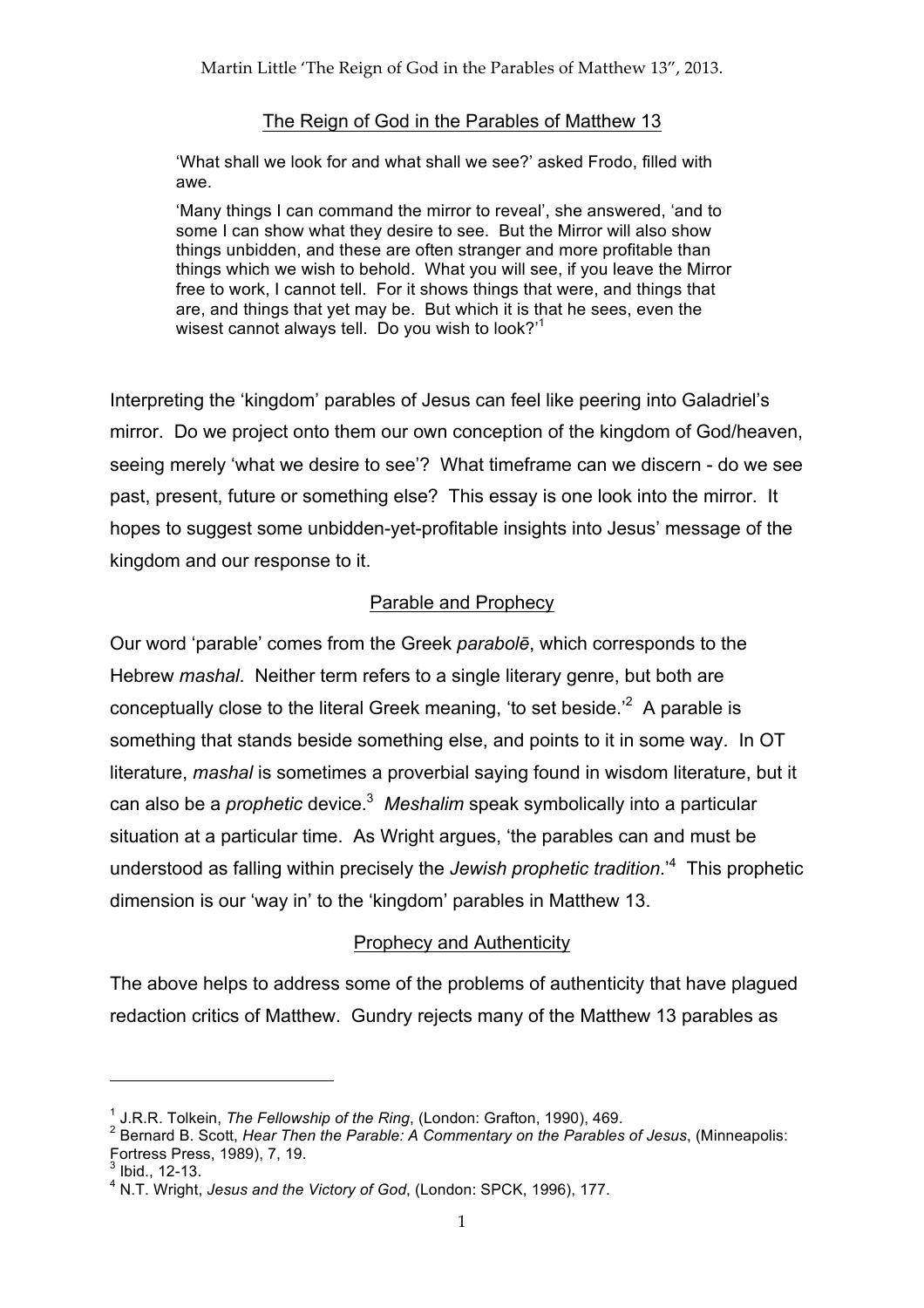'inauthentic' since, for him, they bear too many of the hallmarks of the early church.<sup>5</sup> If, however, we accept Wright's historical portrait of Jesus the itinerant prophet (a designation not limited to, but *including* some element of knowledge of the future) these features are less problematic.<sup>6</sup> If a *true* prophet, Jesus conceivably had insight into the present *and* future story of the kingdom. His parables, then, point to this kingdom story, asking: what is it like?

## Kingdom Expectations

Mark Saucy writes: 'neither John, Jesus nor the disciples defined the kingdom at the outset of their ministry. They simply proclaimed it.<sup>7</sup> This, he argues, is because they didn't have to. Jews knew what they were expecting the kingdom to be: a sovereign intervention of Yahweh which would result in the restoration of Israel's national and political fortunes, the overthrow of her enemies, and a new age of peace and justice. This was the Jewish hope in Jesus' day, the 'basic, irreducible meaning' of the expression 'kingdom of God'.<sup>8</sup> However, as many scholars point out, to announce that such a kingdom was actually *arriving*, was potentially highly explosive, given the unstable political situation of Roman-occupied Israel. Jesus began to be seen as a provocative revolutionary.

## Opposition and Turning Point

In Matthew 11-12 we see an intensifying of opposition to Jesus, principally from the religious leaders of the day. $9\,$  In part this comes from the fact that these leaders were dependant on Rome for power and wealth; Jesus' movement threatened the status quo.<sup>10</sup> They finally plot to kill him (Matt 12:14), and the fervour of their opposition culminates in the charge that Jesus is in league with Beelzebul (Matt 12:24). This antagonistic situation, in Matthean chronology at least, becomes the scenario into which Jesus speaks 'many things in parables.' (Matt 13:1). For Saucy, this is a turning point - what was once proclaimed openly, now becomes a 'secret' (Matt

 $\overline{a}$ 

<sup>5</sup> Robert H. Gundry, *Matthew: A Commentary on His Handbook for a Mixed Church under Persecution,* (Grand Rapids: Eerdmans, 2nd Ed., 1994.), 252-284 *passim*. 6 Wright, *Jesus*, 170.

<sup>7</sup> Mark Saucy, 'The Kingdom-of-God Sayings in Matthew', *Bibliotheca Sacra* 151 (April-June 1994):

<sup>175-197,</sup> p.178. <sup>8</sup> Wright, *Jesus*, 204, 224.

<sup>9</sup> Saucy, *Kingdom-of-God Sayings*, 182.

<sup>10</sup> Marcus Borg, *Jesus: Uncovering the Life, Teachings and Relevance of a Religious Revolutionary* (London: SPCK, 2006), 90-91.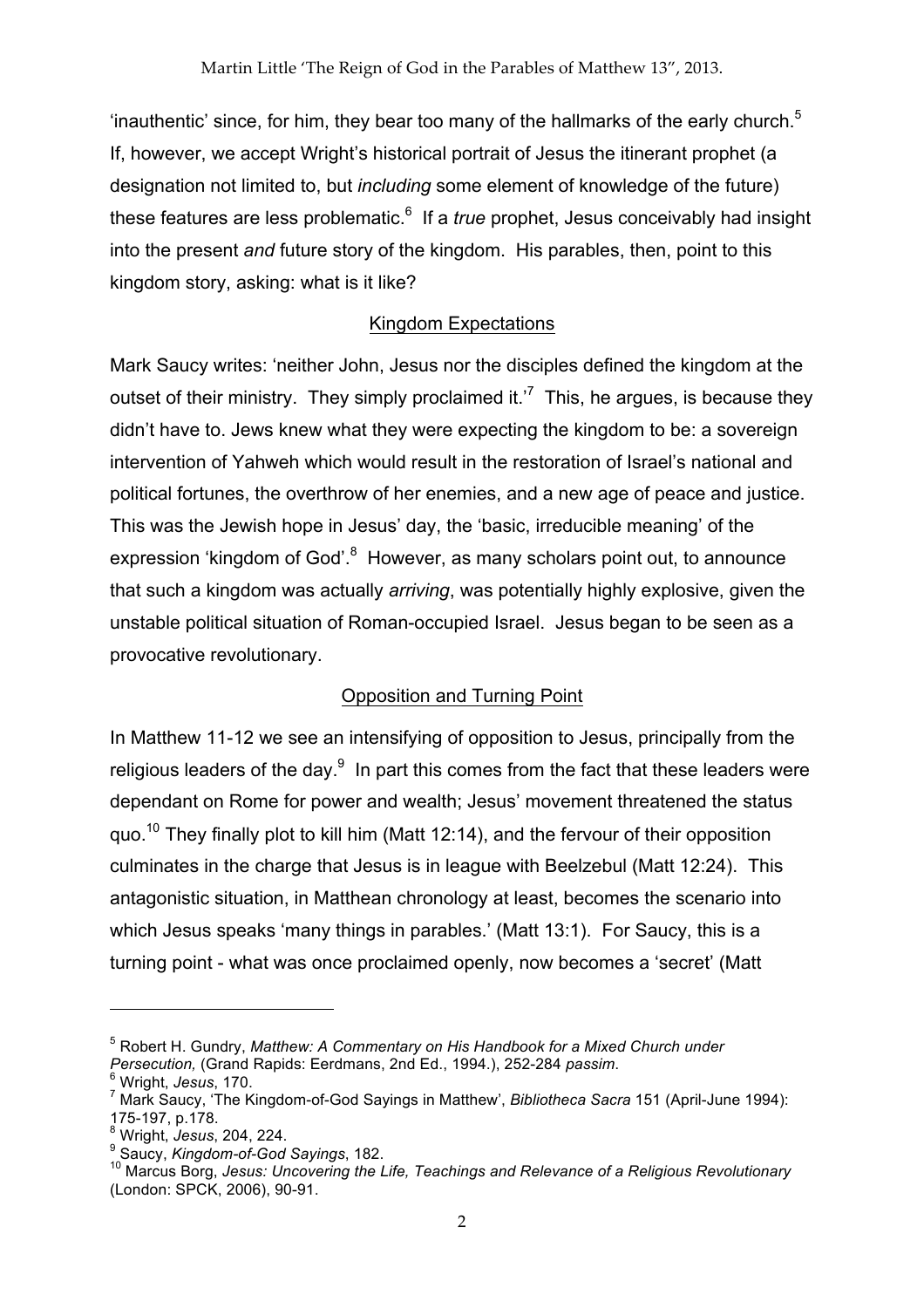13:11).<sup>11</sup> It seems Jesus' veiled his message in parables in the first instance, for pragmatic reasons; had he spoken openly, he risked a riot.<sup>12</sup> However, the kingdom that Jesus announced, while rooted in the Jewish paradigm, would also radically redefine it. This comes into view as we look at Jesus' audience.

# Whose Kingdom?

A key element of Jesus' redefinition of the kingdom concerned the question of whom the kingdom was *for*. In the story told by many Jews, their unique inherited religiocultural identity as the People of God virtually guaranteed them a place as the firstfruits of God's kingdom.<sup>13</sup> Therefore it is surprising that Matthew 13 appears to *exclude* certain Jews from the coming kingdom. The parables themselves, by their cryptic nature, appear to be agents of that exclusion (13:13). Judgement falls, not on Romans, but on Jews. For Gundry, chapter 13 is simply about 'understanding'. It is *Matthew's* message to a post-Easter church of both true and false disciples; understanding (apparently the ability to decode the parables) will be the arbiter between them.<sup>14</sup> But we do not need to resort to this, if we accept Jesus' words in this chapter as an authentic prophetic discourse, given, in part, against those who were opposing him.

# Reject Jesus, Reject Kingdom

Perhaps the most controversial aspect of Jesus' redefinition of kingdom was that it centred on allegiance *not* to the formal systems of Second Temple Judaism, but allegiance to Jesus himself.<sup>15</sup> The parables then become 'hidden and multilayered invitations to faith in Jesus as "The Kingdom of God" in person.'<sup>16</sup>

By quoting Isaiah, Jesus implicitly places his identity in the Jewish prophetic succession.<sup>17</sup> A Jewish prophet did not merely 'tell the future' but rather critiqued the present, calling people to repentance, and pronouncing blessings or woes as a result  $-$  often using parabolic images or narratives.<sup>18</sup> If, as is plausible, Jesus' present

<sup>11</sup> Saucy, *Kingdom-of-God Sayings*, 186.

<sup>12</sup> Wright, *Jesus,* 179.

<sup>13</sup> Wright, *Jesus,* 243.

<sup>14</sup> Gundry, *Matthew*, 250, 255

<sup>15</sup> Wright, *Jesus,* 274.

<sup>16</sup> Ratzinger, Joseph, Pope Benedict XVI, *Jesus of Nazareth*, (London: Bloomsbury, 2007), 188.<br><sup>17</sup> Ibid., 189.

<sup>&</sup>lt;sup>18</sup> E.g. Isaiah 5; Ezekiel 17; Jeremiah 24.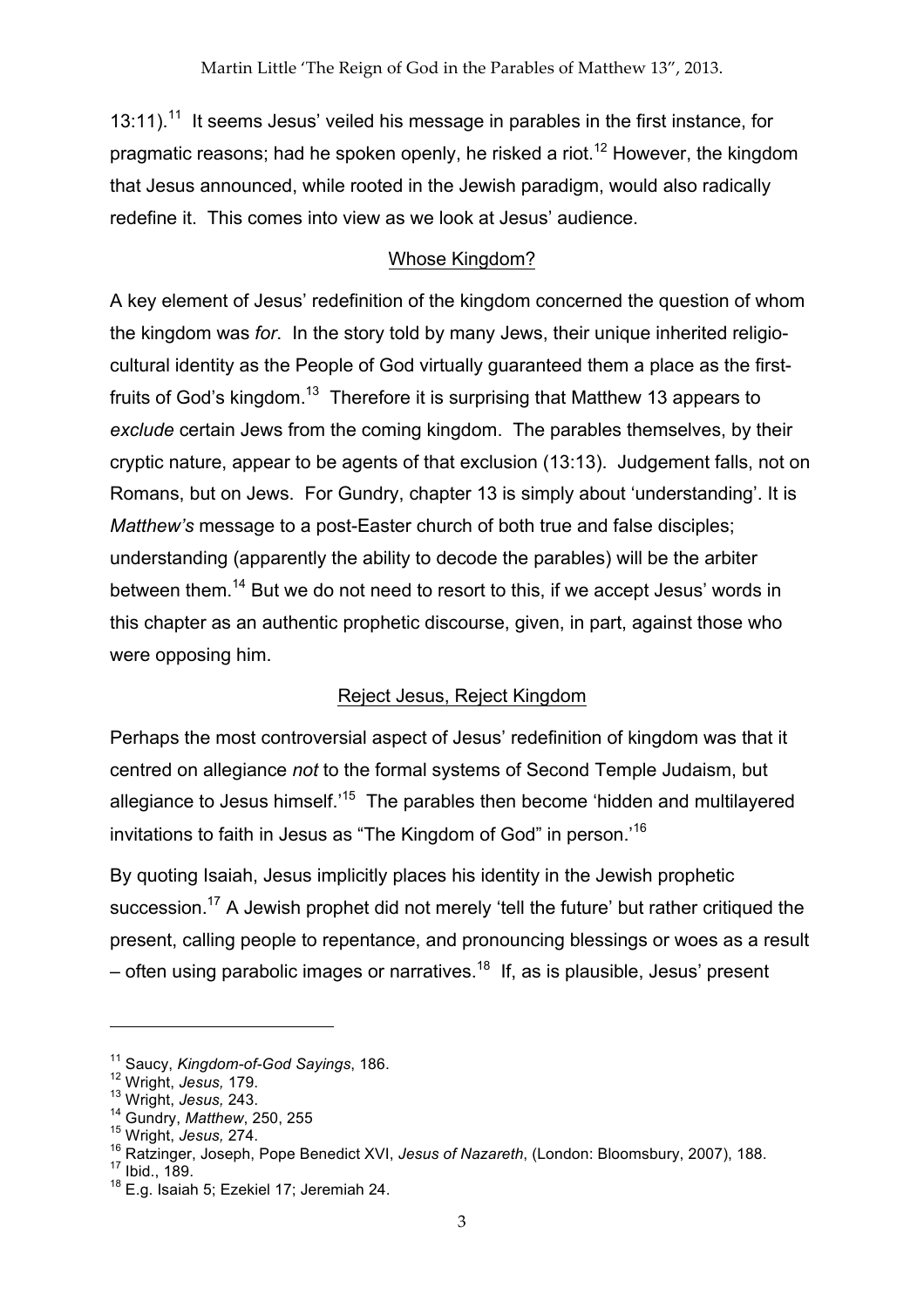audience included those very scribes and Pharisees who were plotting against him earlier that same day (12:38, 13:1), then Jesus is using the designation 'them' (13:11) as shorthand for those enemies who have infiltrated the crowd as a whole. In this context, the parable of the Wheat and Weeds (vv24-30, 36-43) has immediate relevance. Though veiled in metaphor, it tells the story of Jesus' audience as a 'mixed' community (to reappropriate Gundry's phrase), wherein the devil has 'sowed his seed'.

#### Haves and Have-nots

Drawing these threads together we can explain v12 – 'those who have nothing, even what they have will be taken away'. The religious leaders of Israel are the very people who *ought* to have recognised the kingdom, as announced in the word, deed and very person of Jesus.<sup>19</sup> But they reject him, and by extension, the kingdom itself. The crux of Jesus' message in verses 10-17 then, is *not* that a group of insiders (the twelve disciples) have been given some *gnosis* of the kingdom, while the peasant masses remain unenlightened. This view (not to mention contradicting Matthew's overriding portrait of the disciples as, in Borg's amusing phrase, "not getting it") runs against the whole tenor of Jesus' kingdom proclamation as 'good news' for the poor.<sup>20</sup> The message is rather that the supposed spiritual shepherds of Israel have shown themselves to 'have nothing', and therefore their human authority ('even what they have') will be taken away. They have already excluded themselves from the kingdom, and their incomprehension of the parables merely seals this exclusion.<sup>21</sup> The twelve disciples on the other hand, stand for all those who 'have' (v12) even a little faith (v31-32, cf.17:20) and so are given more. From a basis of simple faith and recognition of Jesus, kingdom understanding bears fruit (v23).

## Reign Beyond Judgement

We have discussed briefly the Jewish expectations of the kingdom of God/kingdom of heaven as vindication of Israel under Yahweh's rule. Matthew's *basileia ton ouranou* (*basileia tou theou* elsewhere in the NT), while perhaps still carrying some

<sup>19</sup> Wright, *Jesus*, 240-1.

<sup>20</sup> Borg, *Jesus*, 179; 135.

 $21$  For a further dimension to the Pharisees and exclusion cf.23:13.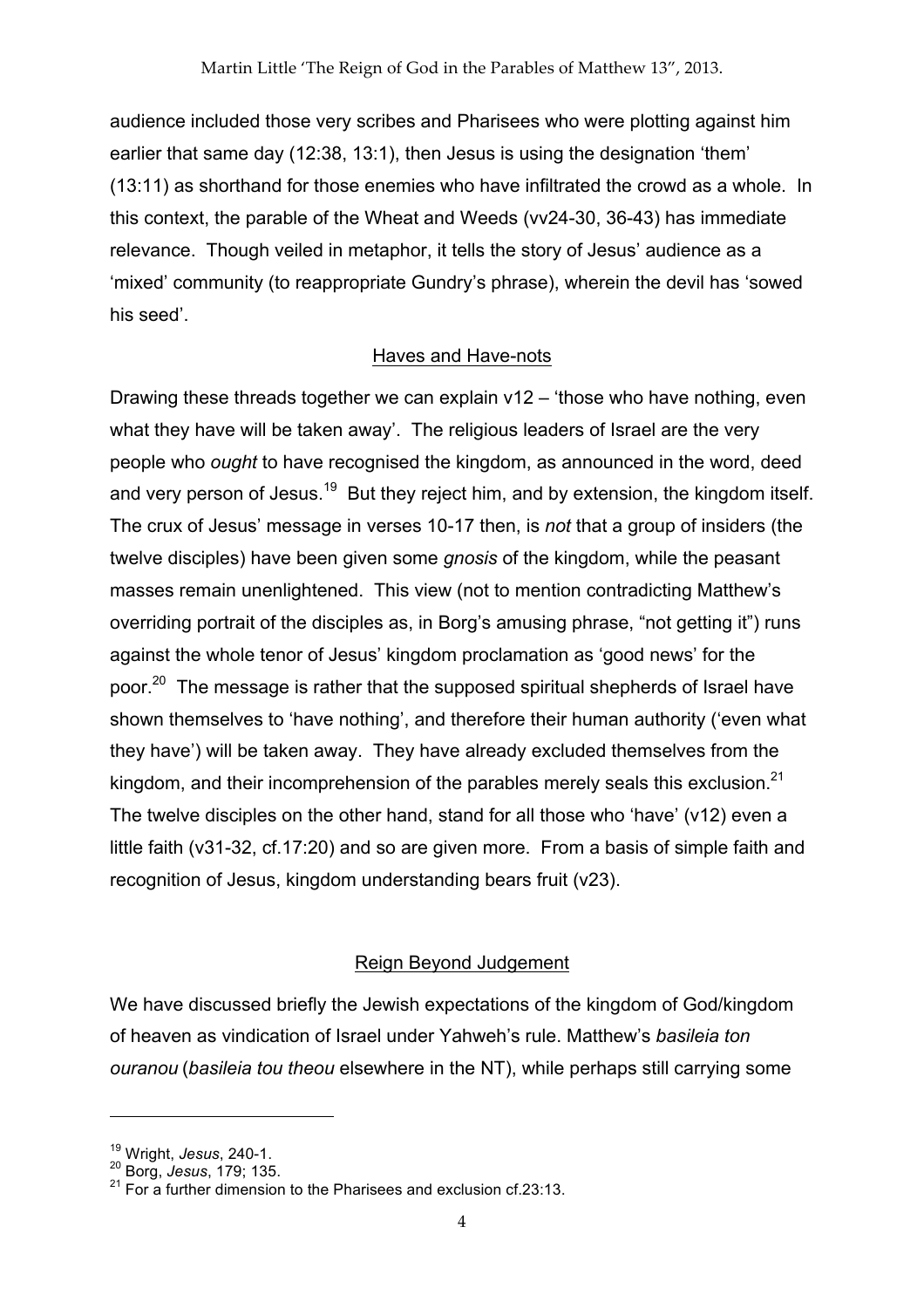notion for the Jews of a geographical 'realm', is more accurately described as 'God's kingly rule' or reign, at work dynamically in the world.<sup>22</sup> But what does this 'reign' look like, according to Matthew 13? We have already seen that, for Jesus, the kingdom meant allegiance to himself. The above-mentioned theme of judgement and exclusion, (directed primarily at the temple system and its adherents), is another developing theme in Jesus' kingdom inauguration; indeed Matthew 13 is sometimes summarized (negatively) as being about 'judgement.<sup>23</sup> But is this the whole picture? By discussing two of the Matthew 13 parables, The Wheat and Weeds (vv24-30, 36- 43) and The Net (47-50), I hope to uncover a redemptive message pointing to a theology of the kingdom as 'embrace'.

#### An Unexpected Embrace

The way that Jesus' parables 'work' is through the juxtaposition of the familiarity of ordinary events and things with a 'dissimilarity' - something unexpected which can be 'a way of redefining and subverting a hearer's vision of the referent [the kingdom] so as to redescribe reality<sup>'.24</sup> Approaching these two parables afresh, we can ask: what would have been puzzling or unusual about them for Jesus' Galilean audience? Where is the unbidden, yet profitable 'dissimilarity'? It is *not* the descriptions of divine judgement, which would have been expected in any Jewish view of God's kingdom (although Jesus radically overturned expectations of *who* the enemy to be judged *was*). What is really unexpected in these parables is the motif of divine 'gathering' or 'embrace' of the 'other'. This idea of 'embrace' in the work of Volf, as we shall see presently, describes something more revolutionary and transformational than the modern idea of blanket 'inclusion'.<sup>25</sup> In the parable of the Wheat and Weeds then, the unexpected element of 'embrace' is found in the fact both the Wheat and Weeds grow *together*, i.e. that evil should be allowed to coexist with good *in God's kingdom*. Similarly, in The Net, the unexpected element is not the final 'sorting' of the fish, it is the fact that, as the net is cast, the good and bad are 'gathered' together *in God's kingdom*. The explanation in verse 41 also applies here: 'The Son of Man will

<sup>22</sup> Joel Marcus, 'Entering into the Kingly Power of God', *Journal of Biblical Literature* 107/4 (1988): 663-675, p.664. <sup>23</sup> Scott, *Hear Then the Parable*, 27.

 $^{24}$  Ibid., 51.

<sup>25</sup> Miroslav Volf, *Exclusion and Embrace: A Theological Exploration of Identity, Otherness and Reconciliation,* (Nashville: Abingdon Press, 1996), 64.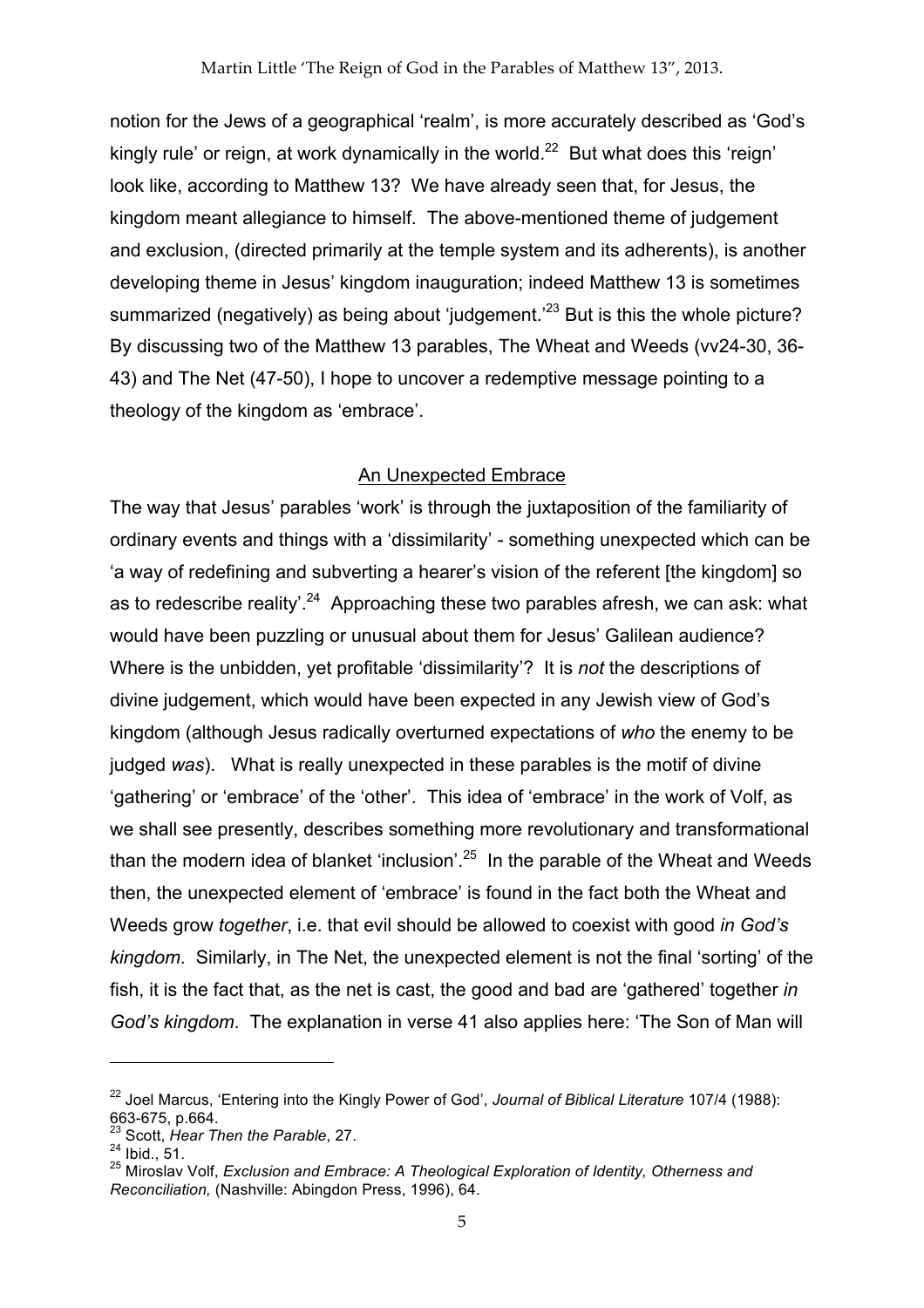send his angels and they will *collect out of his kingdom* all causes of sin and all evildoers.' Logically, for 'causes of sin and evildoers' to be 'collected out of his kingdom', they must have been in it in the first place.  $26$  What is going on here?

# The Cross as The Embrace of the Kingdom

Volf's theology of 'embrace' focuses Jesus' kingdom mission on the mystery of the cross. Through the cross, God embraces and forgives the world, redefining victory in the process: 'The arms of the crucified are open – a sign of the space in God's self and an invitation for the enemy to come in.<sup>27</sup> The secret of the kingdom of heaven is this: *the reign of God looks like self-emptying, self-giving love; it looks like Jesus.* In Matthew 13, neither disciples, nor crowds, nor Pharisees 'understand' this – but some will later.<sup>28</sup> Pope Benedict sees that 'the mystery of the Cross is inscribed right at the heart of the parables' - indeed the parables only truly make sense as prophecies that become 'unlocked' on Calvary. $^{29}$  In the parable of the Wheat and Weeds, it is Jesus himself (who is both sower and seed<sup>30</sup>) who is 'sown' into humanity and through dying, draws all people into his love. In the parable of the Net, Jesus himself is 'thrown into the sea' (an image of curse cf. Matt 18:6) in order to gather all people to himself.

# Judgement and Response

Is there room still, then, for judgement? In Jesus' parables, as we have seen, the tragic but unavoidable answer is yes. But this judgement must be seen in the light of God's self-emptying embrace. By *limiting* his sovereign power in order to embrace humanity, God creates 'space' for us to accept or reject him, just as Jesus did with his audience. Volf writes,

'if evildoers experience God's terror, it will not be because they have done evil, but because they have resisted to the end the powerful lure of the open arms of the crucified Messiah.'31

<sup>&</sup>lt;sup>26</sup> For an even more explicit example see Matthew 22:1-14, especially v10.<br><sup>27</sup> Volf, *Exclusion and Embrace*, 126.

<sup>&</sup>lt;sup>28</sup> Cf. Luke 24:44-46.

<sup>29</sup> Ratzinger, *Jesus*, 194, 190.

<sup>30</sup> Ibid., 190. Cf. John 12:24.

<sup>31</sup> Volf, *Exclusion and Embrace*, 298.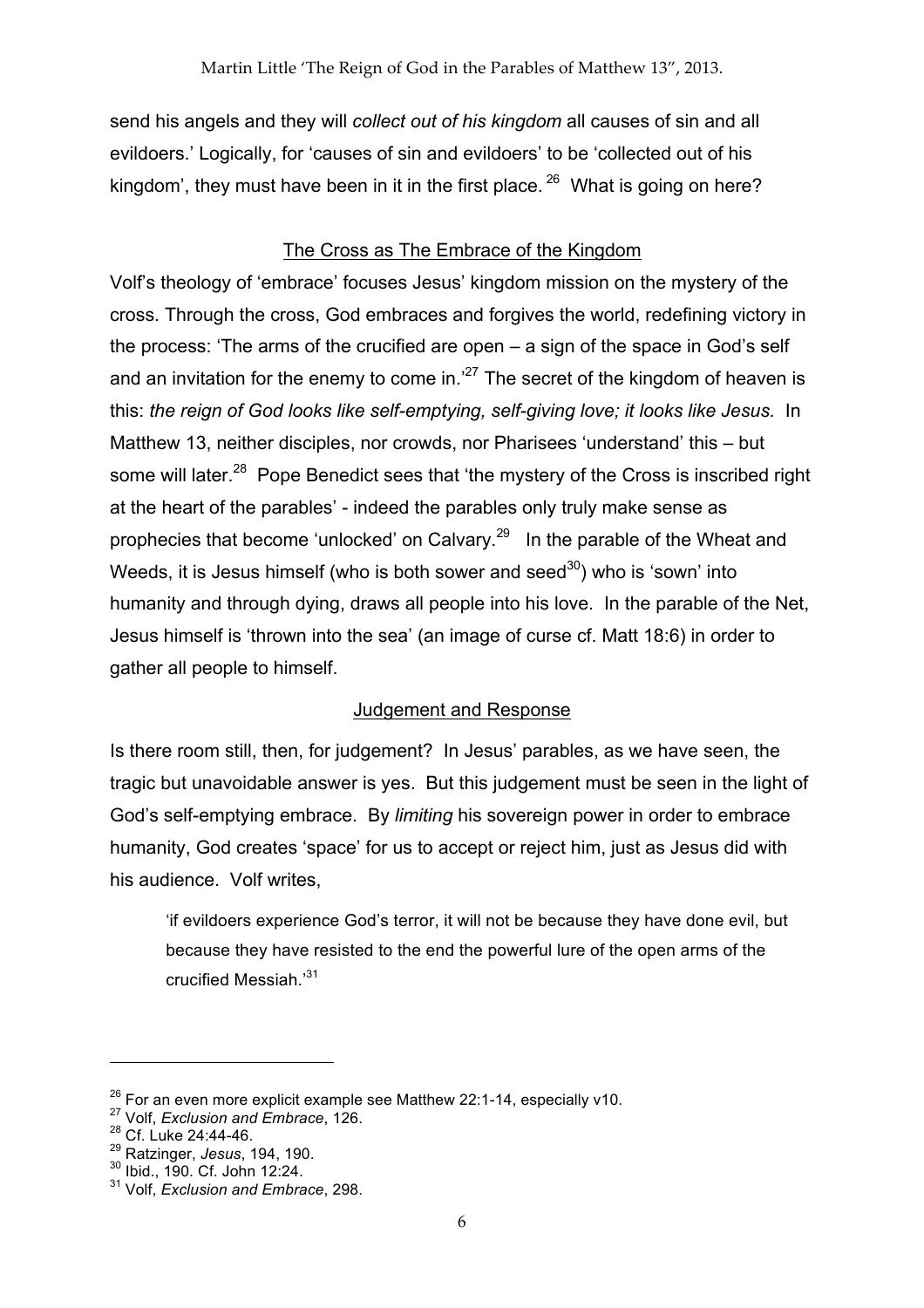If we are to avoid this fate - if ours is to accept, indeed reciprocate the embrace of God, what then should our response be? Jesus *does* want his true disciples to 'understand' his prophetic parables - in the shadow of the cross and the light of resurrection. But principally, he wants us to 'understand' the kingdom by *enacting* it in our lives. As Borg has so simply and profoundly stated, true kingdom eschatology is *participatory* eschatology.<sup>32</sup> As people whom God has embraced, our mission is to extend the divine embrace to the whole of humanity (Matt 28:16-20).

# Extending the Embrace

The embrace of God, as extended through his children, is needed in as many lives and as many situations as there are grains of sand on the seashore. Indeed, to she who would take up her cross and follow in the way of Jesus, the needs of this world can seem overwhelming in their manifold complexity. Where can we begin to discover our participatory role in the mission of God? Practically speaking, the faithful steps of Jesus (as faithfully recorded by the Evangelists) provide us with the pattern of a life lived in perfect partnership with the self-giving rule of the Triune God: it is a life lived in obedience to the Father, in intimate knowledge of Sonship, and in submission to the leading of the Spirit in each encounter. Each time we obey the prompting of the Spirit to give Jesus' love to those around us, the self-giving rule of God is enacted and advanced in the world. Like Jesus' Spirit-led embrace of those he encountered during his lifetime, our localized acts of faith may seem as small and insignificant as the parabolic mustard seed. Yet the promise of Jesus is, as we grow up more and more into his likeness, that our open arms of embrace will become the branches of the great and mighty Tree of Life, where all may find space and shelter.

<sup>32</sup> Borg, *Jesus*, 260.